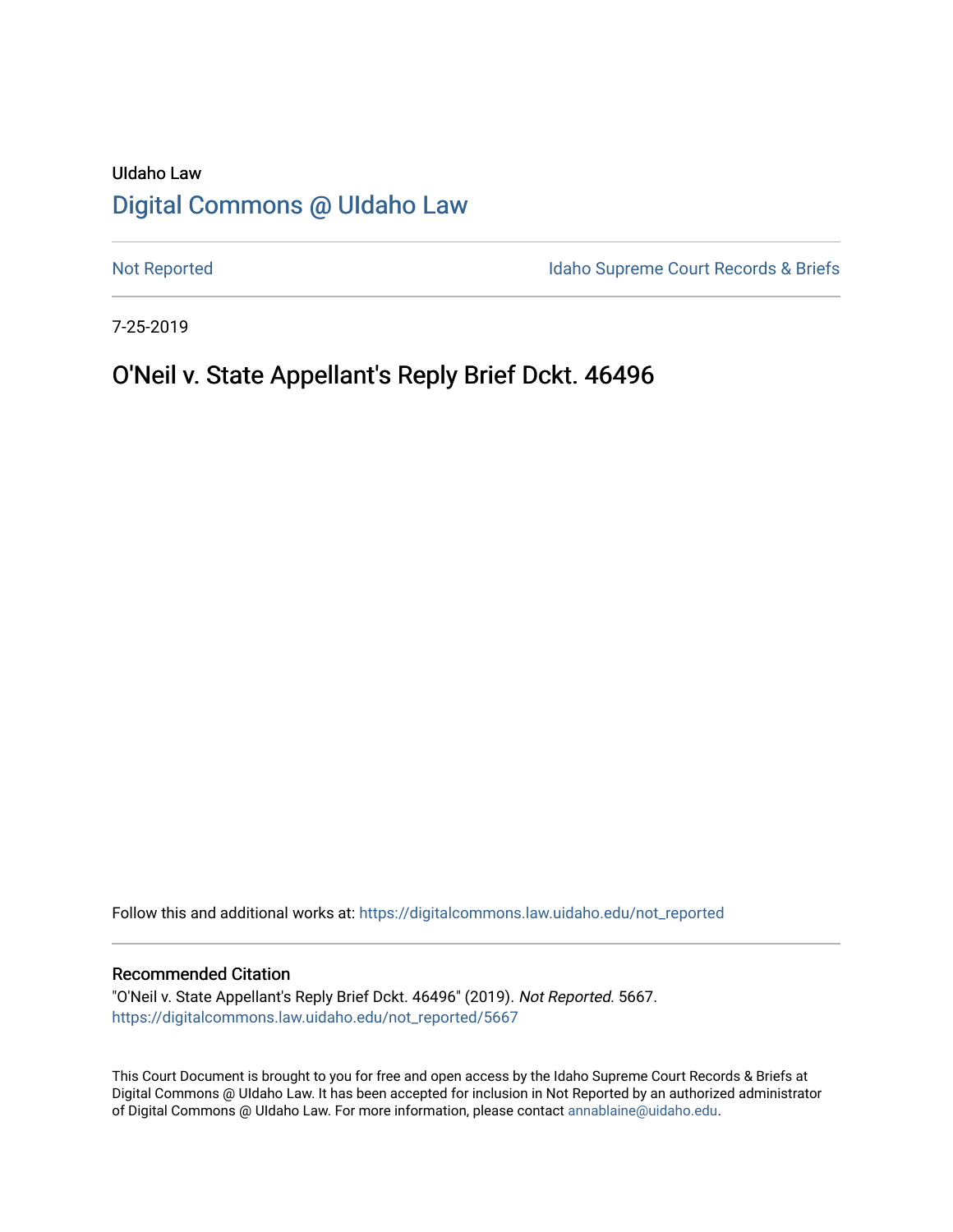Electronically Filed 7/25/2019 11 :12 AM Idaho Supreme Court Karel Lehrman, Clerk of the Court By: Brad Thies, Deputy Clerk

#### IN THE SUPREME COURT OF THE STATE OF IDAHO

PATRICK LEE O'NEIL,

Petitioner-Appellant,

STATE OF IDAHO,

) NO. 46496-2018

v. BANNOCK COUNTY ) NO. CV-2017-5047

> ) APPELLANT'S Respondent. (a) REPLY BRIEF

### REPLY BRIEF OF APPELLANT

APPEAL FROM THE DISTRICT COURT OF THE SIXTH JUDICIAL DISTRICT OF THE STATE OF IDAHO, IN AND FOR THE COUNTY OF BANNOCK

### HONORABLE ROBERT C. NAFTZ District Judge

ERIC D. FREDERICKSEN State Appellate Public Defender I.S.B. #6555

BEN P. MCGREEVY Deputy State Appellate Public Defender I.S.B. #8712 322 E. Front Street, Suite 570 Boise, Idaho 83702 Phone: (208) 334-2712 Fax: (208) 334-2985 E-mail: documents@sapd.state.id.us

ATTORNEYS FOR PETITIONER-APPELLANT KENNETH K. JORGENSEN Deputy Attorney General Criminal Law Division P.O. Box 83720 Boise, Idaho 83720-0010 (208) 334-4534

ATTORNEY FOR RESPONDENT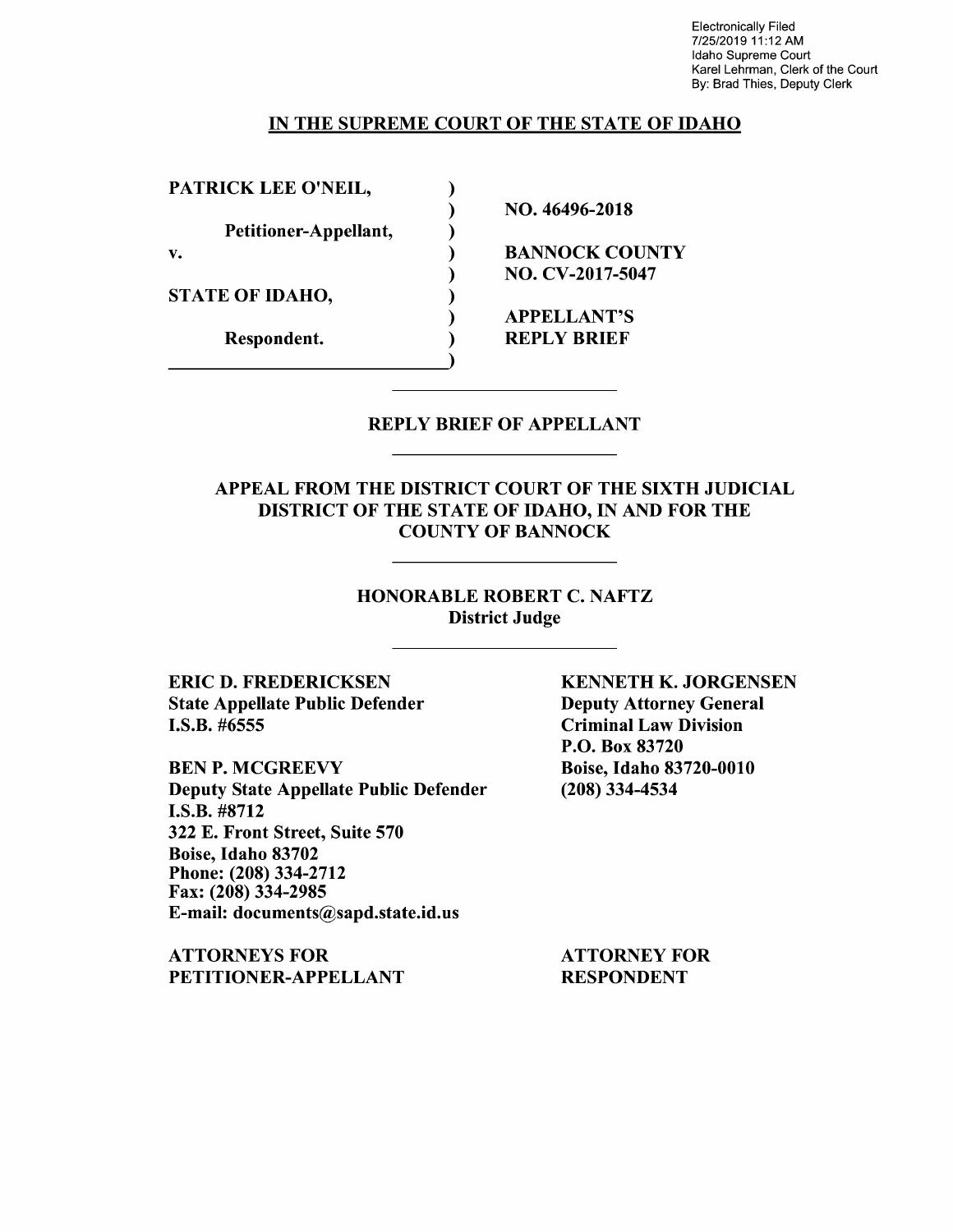# **TABLE OF CONTENTS**

| Statement of the Facts and                                                                                                                                                                                  |
|-------------------------------------------------------------------------------------------------------------------------------------------------------------------------------------------------------------|
|                                                                                                                                                                                                             |
|                                                                                                                                                                                                             |
| The District Court Abused Its Discretion When It Denied Mr. O'Neil's<br>Motion For Appointment Of Counsel, Because Some Of The Issues In<br>The Petition Are Related To The Revocation Of Probation And Are |
|                                                                                                                                                                                                             |
| B. The District Court Did Not Act Consistently With The Applicable Legal<br>Standards When It Determined Mr. O'Neil's Allegations Are Frivolous                                                             |
| Some Of The Issues Raised In The Petition Relate To The Probation<br>$1_{-}$                                                                                                                                |
| 2. The Petition Alleges Facts Raising the Possibility Of A Valid Claim  6                                                                                                                                   |
|                                                                                                                                                                                                             |
|                                                                                                                                                                                                             |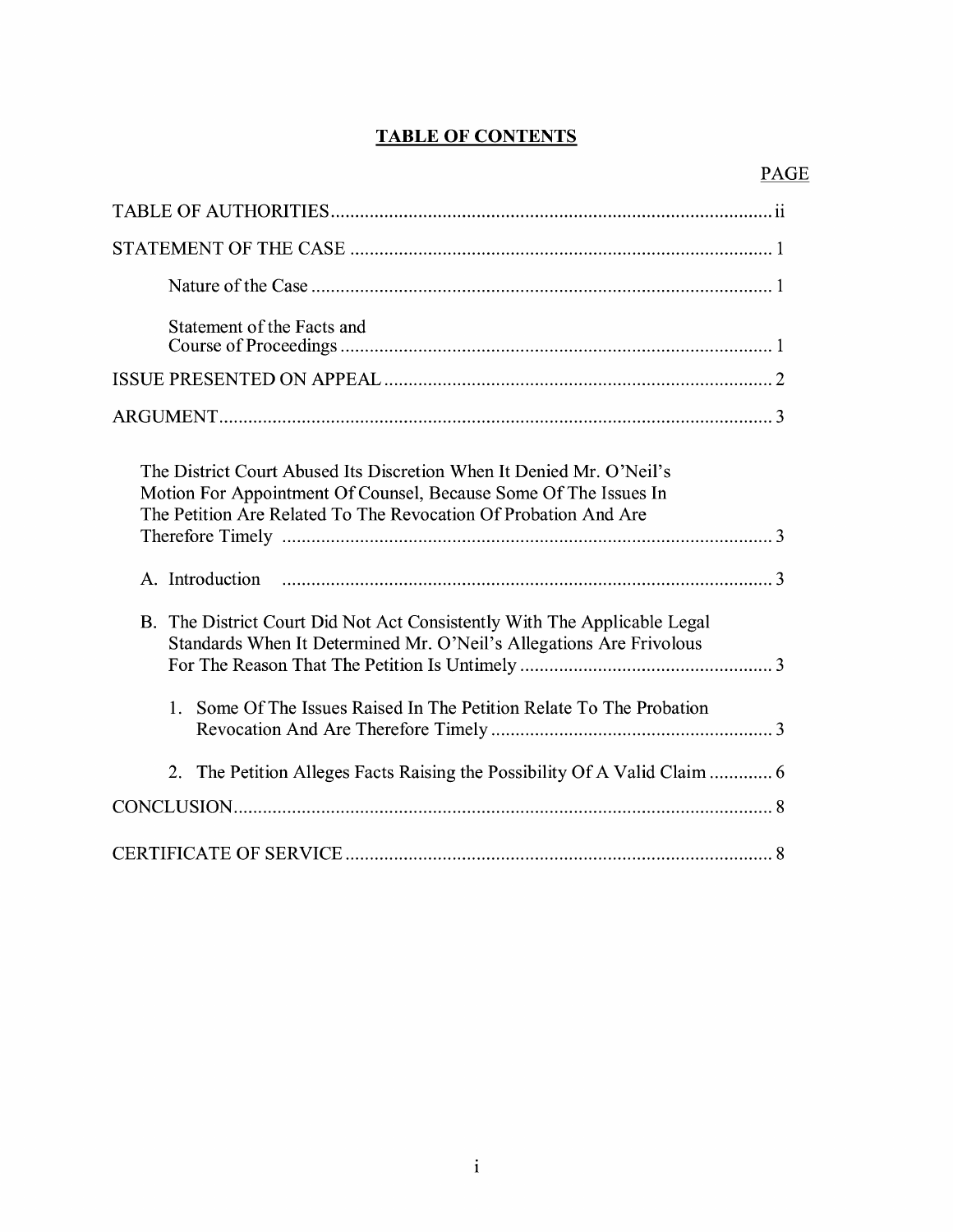# **TABLE OF AUTHORITIES**

# Cases

| O'Neil v. State, No. 40120, 2013 WL 6094343 (Idaho Ct. App. Nov. 20, 2013) |  |
|----------------------------------------------------------------------------|--|
|                                                                            |  |
|                                                                            |  |
|                                                                            |  |

## **Statutes**

|--|--|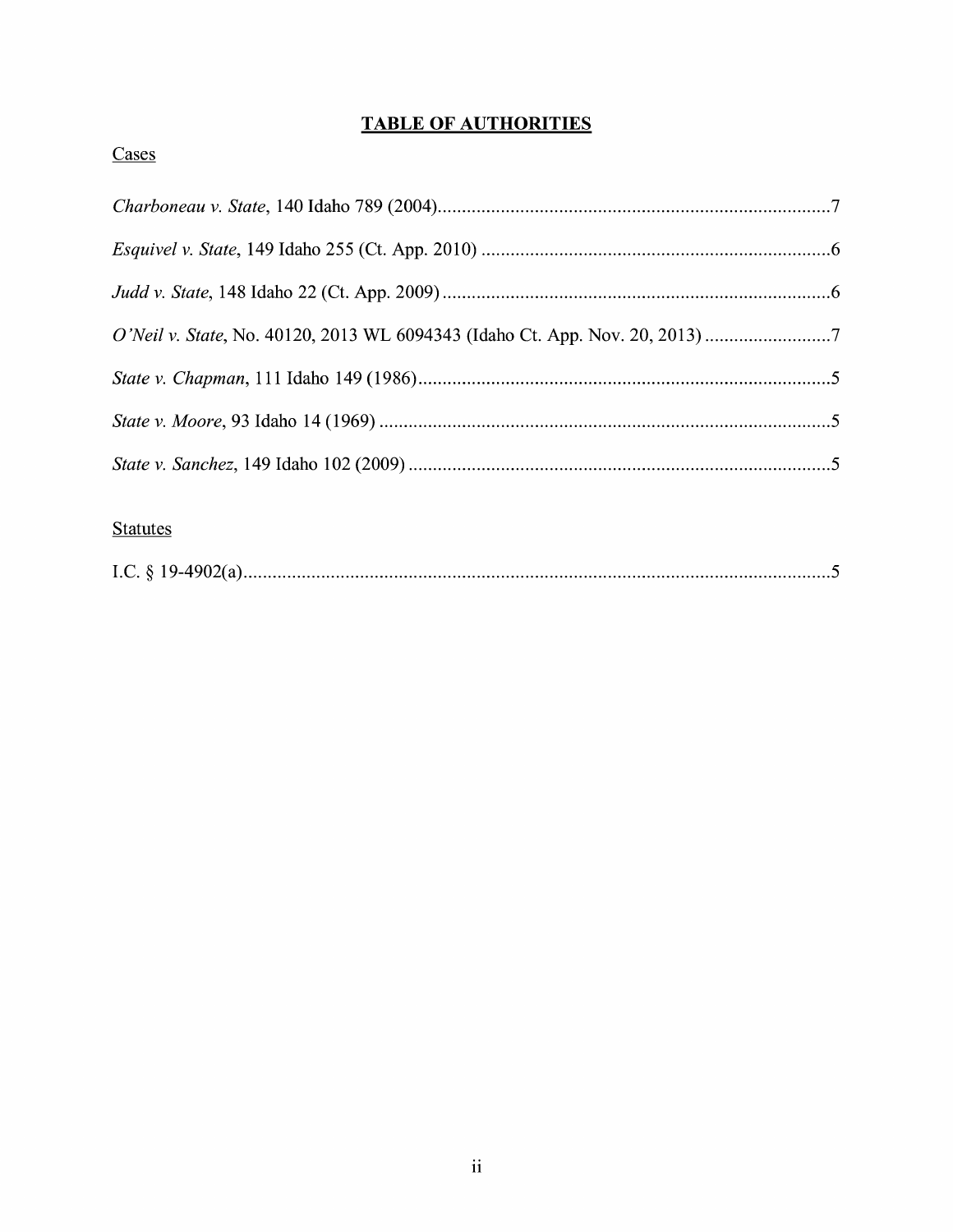#### STATEMENT OF THE CASE

#### Nature of the Case

Patrick Lee O'Neil filed, pro se, a petition for post-conviction relief asserting some claims that were untimely from the district court's sentencing decision in his underlying criminal case, and asserting other claims that were timely from the district court's subsequent decision to revoke his probation. After the State filed a motion for summary dismissal, the district court denied Mr. O'Neil's motion for appointment of counsel, finding Mr. O'Neil's allegations are frivolous because the district court determined all the claims are untimely.

Mr. O'Neil appealed, asserting the district court abused its discretion when it denied his motion for appointment of counsel. The district court did not act consistently with the applicable legal standards when it determined Mr. O'Neil's allegations are frivolous for the reason that the petition is untimely, because some of the issues in the petition are related to the probation revocation and are therefore timely. Further, the petition alleges facts raising the possibility of a valid claim.

In its Respondent's Brief, the State argues Mr. O'Neil has not shown error in the denial of his motion for appointment for counsel and the summary dismissal of his petition, because his petition did not show the possibility of a valid claim. *(See* Resp. Br., pp.6-23.) This Reply Brief is necessary to address certain of the State's arguments.

#### Statement of the Facts and Course of Proceedings

The statement of the facts and course of proceedings were previously articulated in Mr. O'Neil's Appellant's Brief. They need not be repeated in this Reply Brief, but are incorporated herein by reference thereto.

1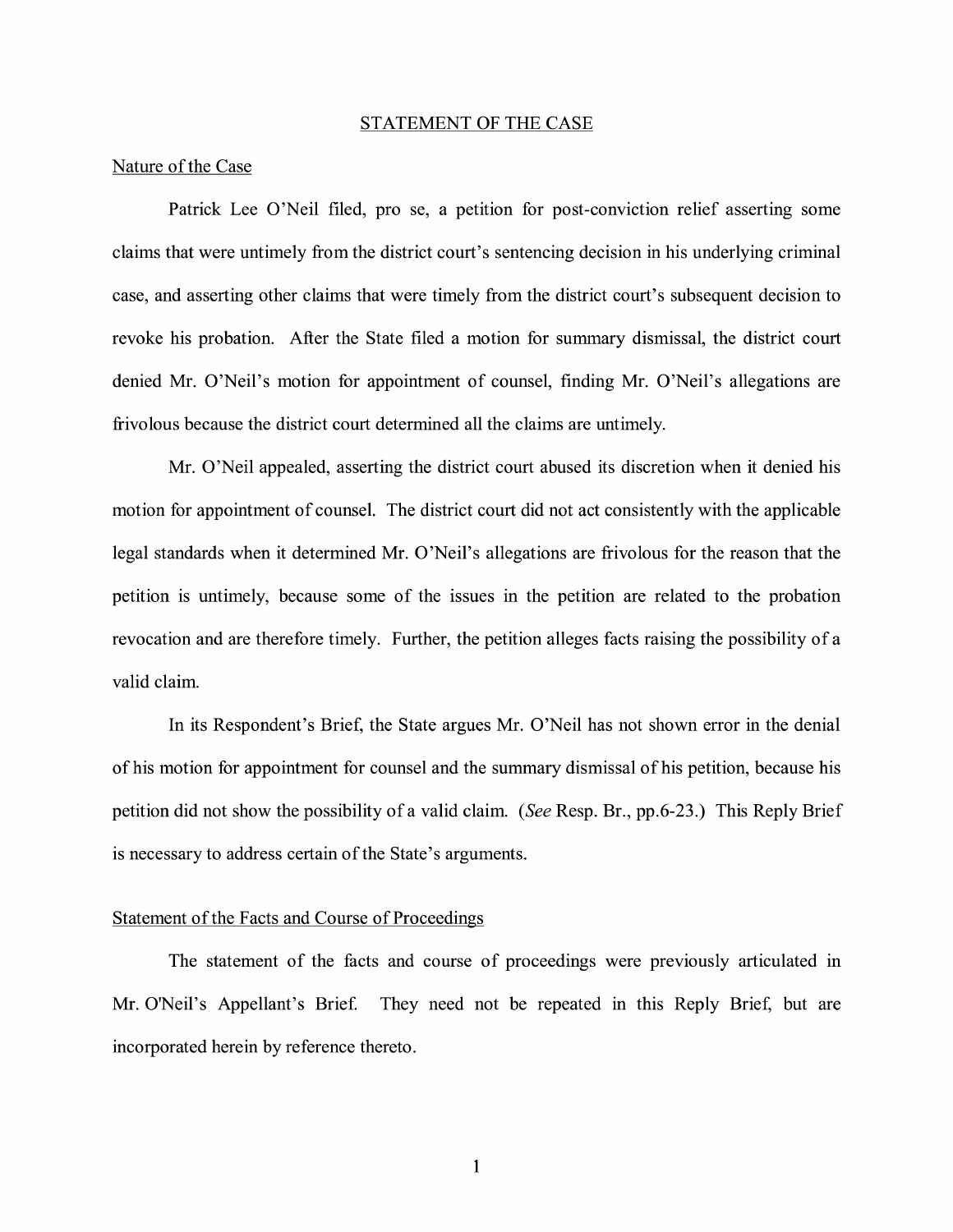## **ISSUE**

Did the district court abuse its discretion when it denied Mr. O'Neil's motion for appointment of counsel, because some of the issues in the petition are related to the revocation of probation and are therefore timely?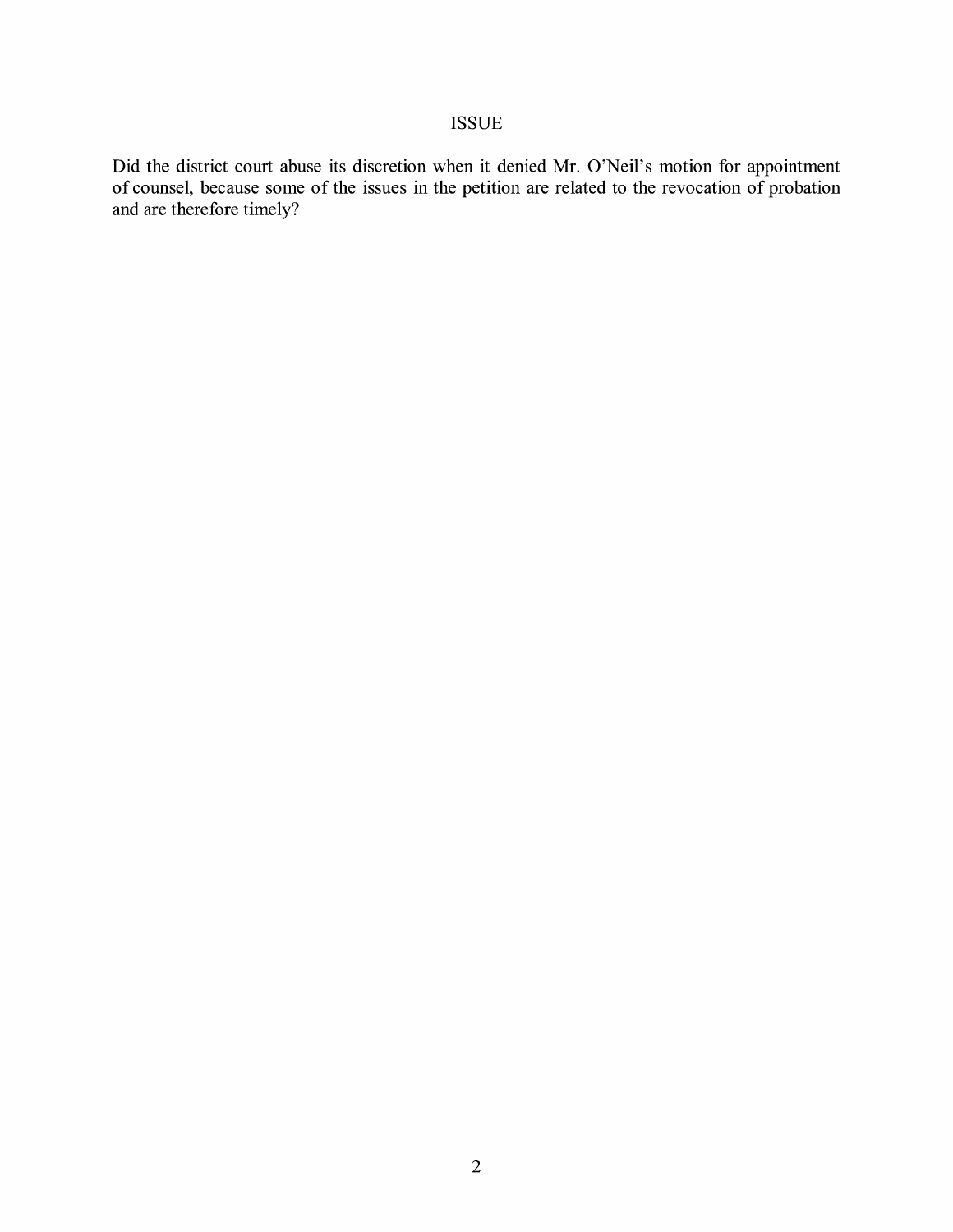#### ARGUMENT

### The District Court Abused Its Discretion When It Denied Mr. O'Neil's Motion For Appointment Of Counsel, Because Some Of The Issues In The Petition Are Related To The Revocation Of Probation And Are Therefore Timely

#### A. Introduction

Mr. O'Neil asserts the district court abused its discretion when it denied his motion for appointment of counsel. The district court did not act consistently with the applicable legal standards when it determined all of Mr. O'Neil's claims are frivolous for the reason that the petition for post-conviction relief is untimely, because some of the issues in the petition are related to the revocation of probation and are therefore timely. Further, the petition alleges facts raising the possibility of a valid claim. Thus, the district court should have granted the motion for appointment of counsel.

### B. The District Court Did Not Act Consistently With The Applicable Legal Standards When It Determined Mr. O'Neil's Allegations Are Frivolous For The Reason That The Petition Is Untimely

The district court did not act consistently with the applicable legal standards when it determined Mr. O'Neil's allegations are frivolous for the reason that the petition is untimely, because some of the claims are related to the revocation of probation and are therefore timely. Not only are some of the issues in Mr. O'Neil's petition timely because they relate to the revocation of probation, but also the petition alleges facts raising the possibility of a valid claim.

### 1. Some Of The Issues Raised In The Petition Relate To The Probation Revocation And Are Therefore Timely

Some of the issues raised in the petition relate to the probation revocation and are therefore timely. Specifically, as discussed in the Appellant's Brief, the issues regarding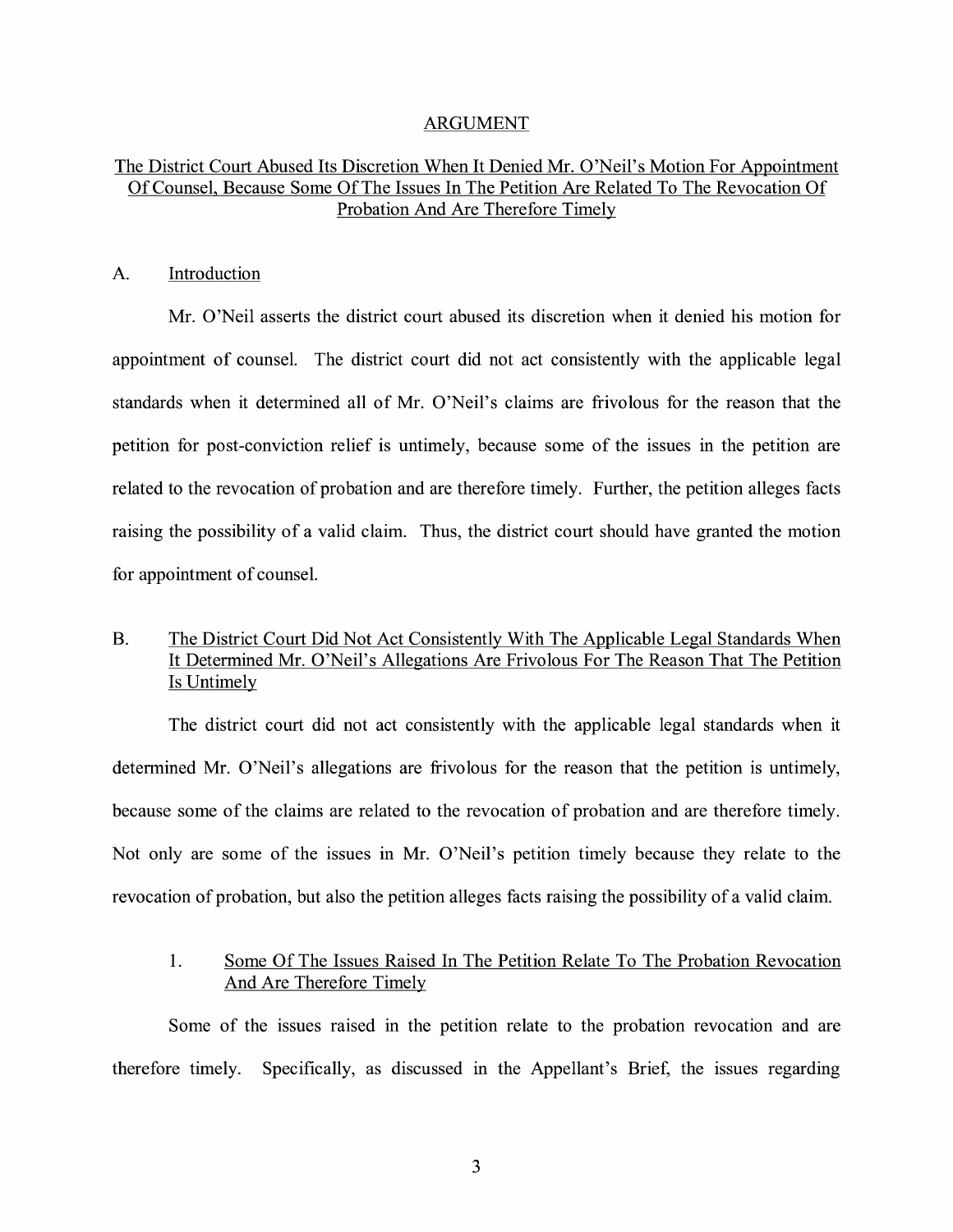Officer Myler, false testimony, and withholding favorable information relate, in whole or in part, to the probation revocation. (*See* App. Br., pp.13-16.) Thus, the petition is timely with respect to those claims.

After noting that Mr. O'Neil admitted to violating his probation, the State argues, "The alleged misrepresentations by Ms. Myler, as well as the information allegedly 'withheld' by the state, are unrelated to the remaining question whether those violations justify revoking probation." (Resp. Br., p.9.) On Officer Myler's claim that Mr. O'Neil had a parole violation which he did not have, the State argues, "a parole violation pre-dating the charges and conviction in the underlying criminal case is wholly unrelated and immaterial to the much-later probation violations to which [Mr.] O'Neil admitted and the revocation of his probation based on those probation violations." (Resp. Br., p.12 (citation omitted).) The State likewise argues Officer Myler's reference to a non-existent trafficking conviction and withholding of information on UA testing were not relevant or material to the probation revocation issue. (*See* Resp. Br., pp.13-14.) Moreover, according to the State, Mr. O'Neil's Social Security benefits "were at best tangentially related to the probation violations." (*See* Resp. Br., pp.14-15.)

For the reasons stated above, the State also argues the allegations of false testimony presented by the prosecutor largely do not relate to the probation violation, and the alleged misrepresentation regarding meetings to establish Social Security benefits was only tangentially related. (*See* Resp. Br., pp.15-16.) Further, the State argues that the withholding favorable information claim "does not concern the revocation of [Mr.] O'Neil's probation, but is directed to his plea agreement, sentencing, and/or placement in probation." (*See* Resp. Br., pp.16-17.)

Put otherwise, the State contends that information from before the alleged probation violations are not relevant to a decision to revoke probation. But the State's argument ignores

4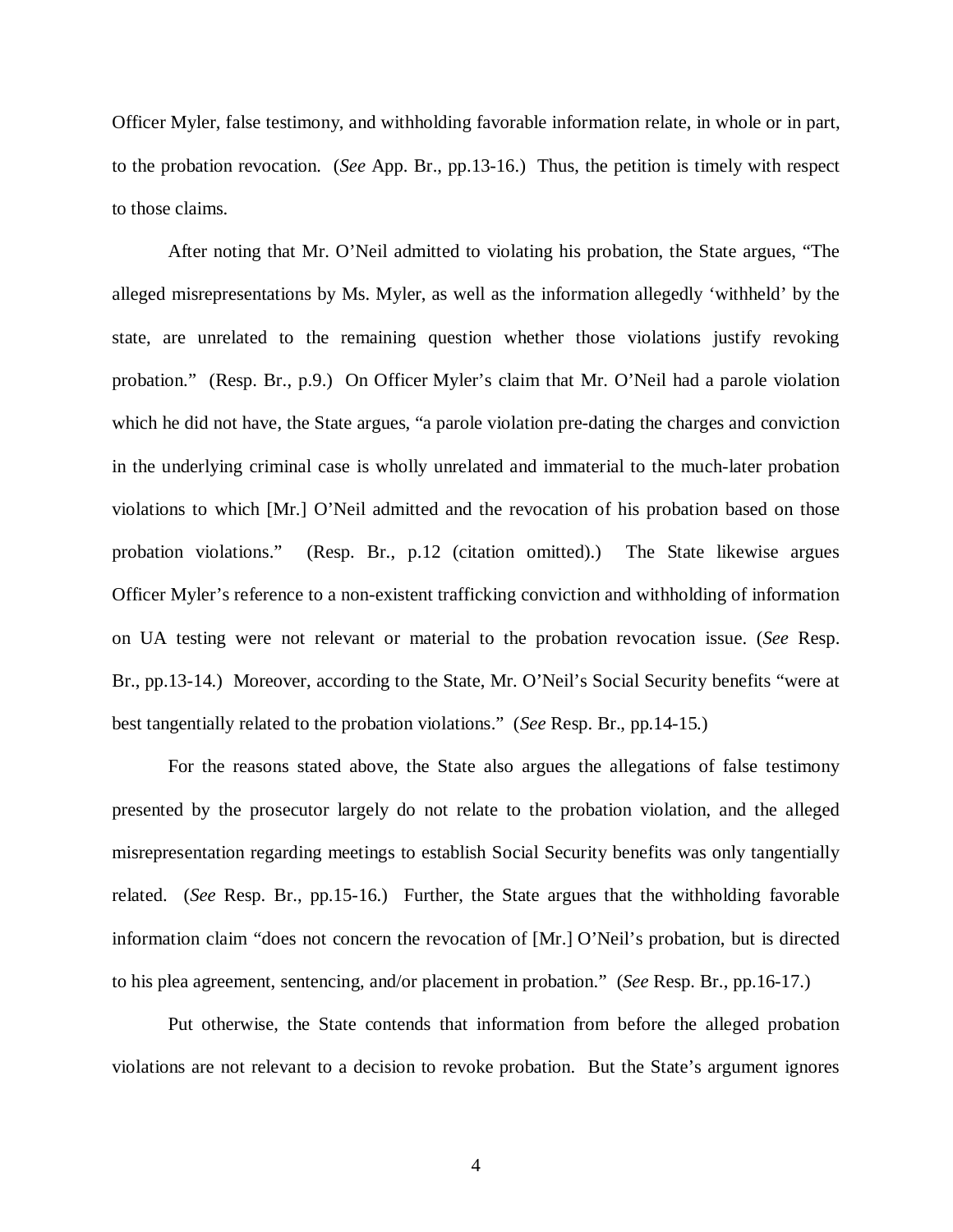Idaho Supreme Court precedent holding a probationer's history and background are actually relevant to a district court's probation revocation decision. For example, in *State v. Chapman*, 111 Idaho 149 (1986), the Idaho Supreme Court observed, "in the process of determining whether an individual's probation should be revoked, the trial court 'necessarily must be permitted to evaluate a broad range of information about the defendant[] . . . . *Very little information* about a defendant will be irrelevant to the effort of the law to individualize treatment of convicted persons.'" *Chapman*, 111 Idaho at 153 (quoting *State v. Moore*, 93 Idaho 14, 17 (1969) (alteration and emphasis in original)). The *Chapman* Court also wrote, "Precluding consideration of [the probationer's] conduct prior to his being placed on probation would unwisely skew the trial court's consideration of the necessary facts which the court needs in order to properly individualize its decision *vis-à-vis* him." *Id.*

Later, the Idaho Supreme Court held, "Based upon [a probationer's] history and background and the problems the court viewed him to be having with the alternatives to incarceration, the court was acting within the boundaries of its discretion and within the applicable legal standards when it revoked [the probationer's] probation." *State v. Sanchez*, 149 Idaho 102, 107 (2009). The State's narrow view of what information is relevant to a probation revocation proceeding is contrary to *Chapman* and *Sanchez*.

Thus, the issues regarding Officer Myler, false testimony, and withholding favorable information relate, in whole or in part, to the probation revocation. Despite the State's arguments, the district court's determination that "[t]he Petition in this case did not raise issues related to the revocation of probation but only attacked the underlying conviction," as a factual determination, was clearly erroneous. (*See* R., p.101.) The issues raised in the petition relating to the probation revocation are timely. *See* I.C. § 19-4902(a).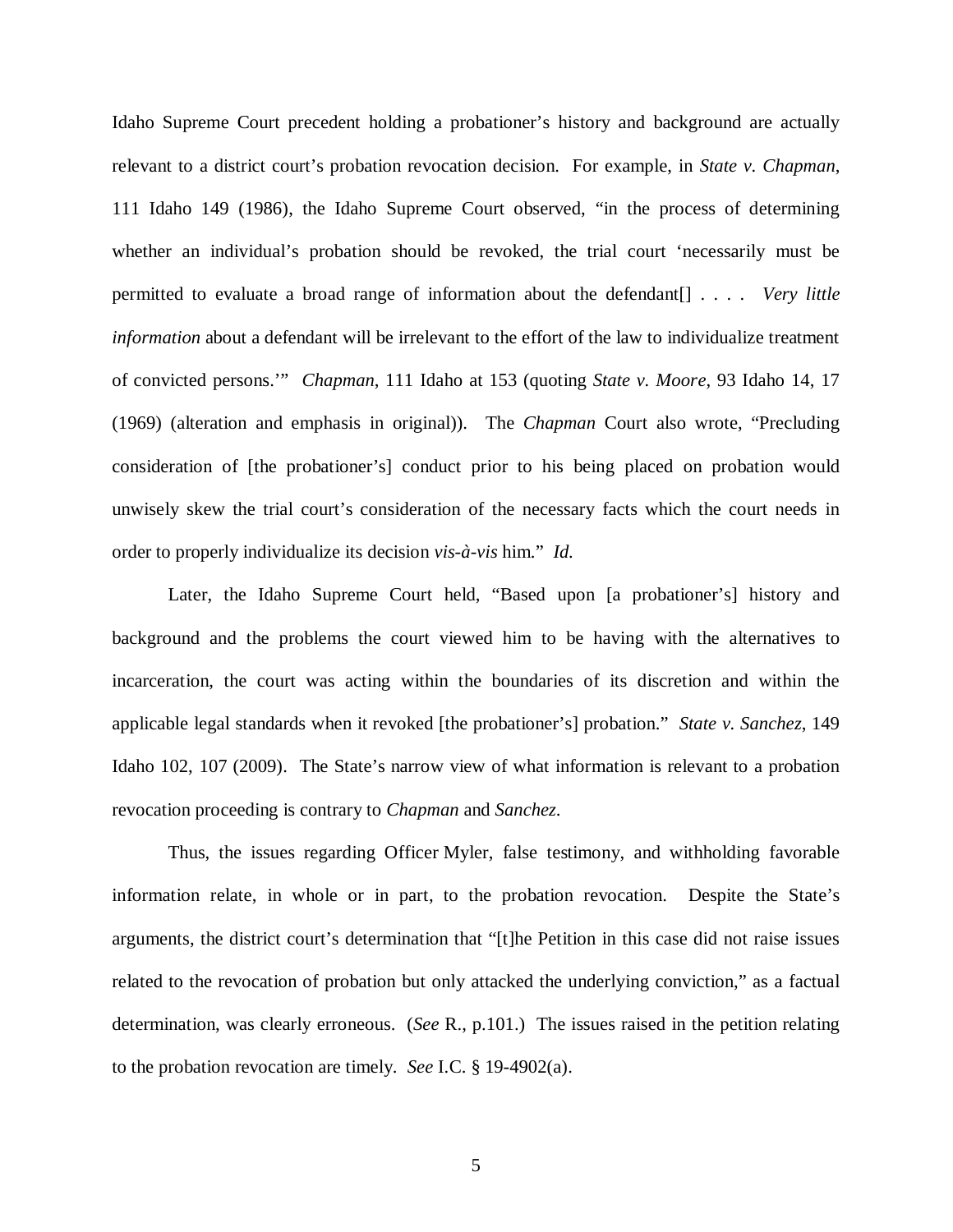#### 2. The Petition Alleges Facts Raising the Possibility Of A Valid Claim

Not only are some of the issues in Mr. O'Neil's petition timely because they relate to the revocation of probation, the petition also alleges facts raising the possibility of a valid claim. As discussed in the Appellant's Brief (App. Br., p.17), the affidavits in support of the issue regarding Officer Myler indicate the officer might have been lying and might have been biased against Mr. O'Neil *(see* R., pp.7-9, 13-14). Additionally, on the issues of false testimony and withholding favorable information, Mr. O'Neil's petition and the supporting affidavits supplied information that there was no exclusive medical provider for Wood Court, and he was not appropriately medicated in most of his time in Wood Court. *(See* R., pp.19-21.)

Further, even if those issues are not possibly valid for reasons unrelated to their timeliness, the petition and supporting affidavits nonetheless allege facts raising the possibility of a valid claim that counsel was ineffective for not addressing Officer Myler's lies during her comments or her bias against Mr. O'Neil, or for not addressing the prosecution's use of false testimony or withholding of favorable information. Though Mr. O'Neil did not raise those particular ineffective assistance of counsel claims in his petition, on remand, Mr. O'Neil could have the assistance of appointed counsel in pursuing such potentially valid ineffective assistance of counsel issues. *See Esquivel v. State,* 149 Idaho 255,257 (Ct. App. 2010).

The State argues, "Even if the Court construes the allegations as 'concerning' the revocation of his probation, so as to be timely, the claims are patently frivolous and do not give rise to the possibility of a valid post-conviction claim." (Resp. Br., p.10.) However, "the threshold showing that is necessary in order to gain appointment of counsel [is] considerably lower than that which is necessary to avoid summary dismissal of a petition." *Judd v. State,* 148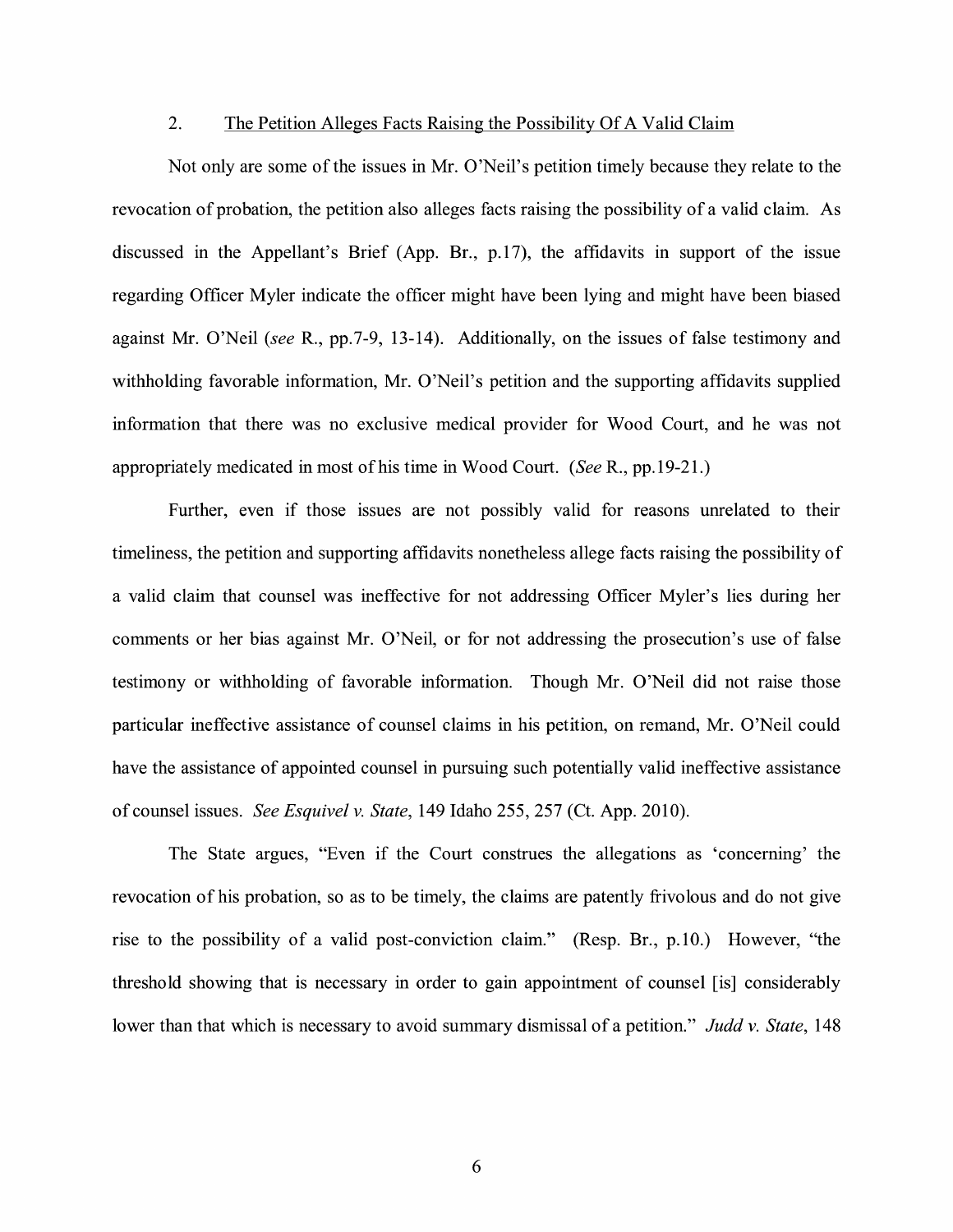Idaho 22, 24 (Ct. App. 2009). Mr. O'Neil submits that his petition meets that lower threshold showing.

The State also argues that the petition and supporting affidavits do not allege facts raising the possibly valid ineffective assistance of counsel claims discussed above, in part because Mr. O'Neil did not make those specific allegations and he "knows perfectly well how to allege ineffective assistance of counsel." (*See* Resp. Br., pp.20-21.) However, Mr. O'Neil's claims of ineffective assistance of counsel in a previous post-conviction petition were summarily dismissed for not raising a genuine issue of material fact, and his motion for appointment of counsel in that matter was denied because he did not allege facts sufficient to raise the possibility of a valid claim. *See O'Neil v. State*, No. 40120, 2013 WL 6094343 (Idaho Ct. App. Nov. 20, 2013). Thus, the instant case is distinguishable from Mr. O'Neil's previous petition, because here Mr. O'Neil did allege facts raising possibly valid ineffective assistance of counsel claims. Moreover, the summary dismissal of his prior claims does not suggest that Mr. O'Neil "knows perfectly well how to allege ineffective assistance of counsel," but rather indicates that he, as a pro se petitioner without legal training, was unable to properly articulate such claims without the assistance of counsel. *See Charboneau v. State*, 140 Idaho 789, 792-93 (2004).

The State next contends that the ineffective assistance of counsel claims are not possibly valid because Mr. O'Neil could not show deficient performance or prejudice. (*See* Resp. Br., pp.21-23.) As explored in the Appellant's Brief, Mr. O'Neil submits that the petition and supporting affidavits allege facts raising the possibility of valid ineffective assistance of counsel claims. (*See* App. Br., p.18.) The petition alleges facts raising the possibility of a valid claim. The district court abused its discretion when it denied Mr. O'Neil's motion for appointment of counsel.